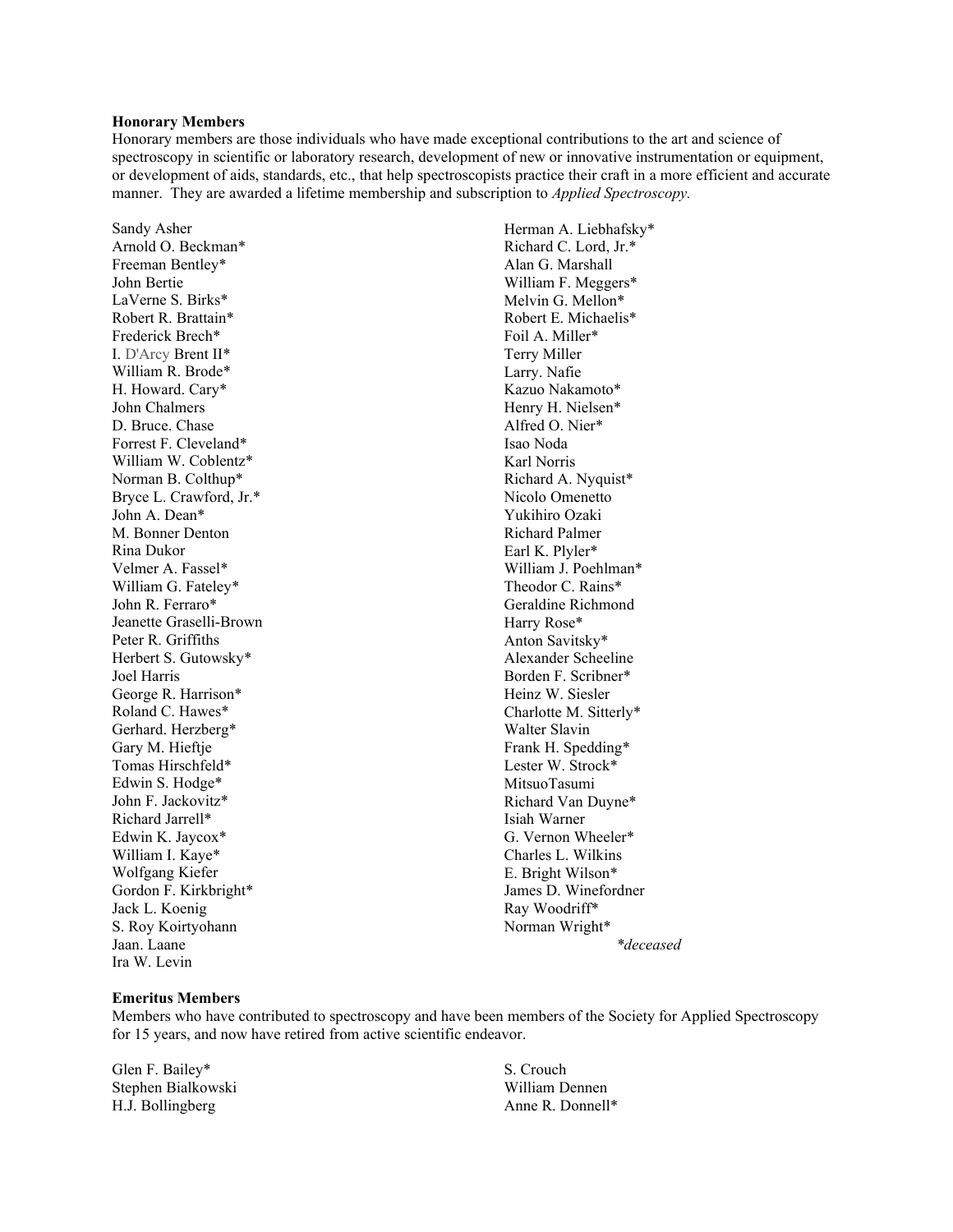Edward C. Dunlop Rudolph Dyck\* Janus Y. Ellenburg John E. Forrette Donald M. Frankel Jacob Fuchs E.L. Grove\* Bruce E. Hofmann David Hercules Ruth A. Kaselis C.T. Kenner William E. Koerner S. Roy Koirtyohann Bruce M. LaRue Ira Levin

Marvin Margoshes\* Howard Mark Leopold May\* Robert McDonald Rudd A. Meikeljohn Paul A. Munter A.T. Myers Samuel Natelson Deibert A. Naumer Delores J. Phillips Theodore C. Rains\* David W. Steinhaus\*

## *\*deceased*

#### **Distinguished Service Award**

This award was established to recognize members for continued outstanding service to the Society.

1981 Edwin S. Hodge\* 1982 James J. Devlin, S.J.\* 1983 Jeanette G. Grasselli-Brown 1984 Alvin Bober 1985 Andrew Rekus\* 1986 John R. Ferraro G. Vernon Wheeler\* 1987 Willam G. Fateley\* C.L. Grant 1988 Abram Davis\* I. D'Arcy Brent II\* 1989 James E. Paterson\* 1990 O. Karmie Galle\* 1991 John A. Dean 1992 Genevieve M. Bonini\* James R. Lindsay\* 1993 No Award Given 1994 F. Monte Evens\* Wilbur Kaye\* 1995 Jack E. Katon\* 1996 No Award Given 1997 Constance Butler Sobel 1998 Marvin Margoshes 1999 Michael Epstein Truman Waugh 2000 James A. Holcombe Wolfgang Kiefer 2001 John Jackovitz\* Nancy J. Miller-Ihli

2002 Douglas L. Shrader 2003 David Coleman Patricia Coleman 2004 Kathryn Kalasinsky 2005 Rina K. Dulor 2006 Joseph Caruso\* 2007 Laurance A. Nafie 2008 Peter Griffiths Deborah Bradshaw 2009 Paul Farnsworth Joel Harris 2010 Alex Scheeline 2011 Michael Carrabba 2012 David Butcher 2013 Bruce Chase 2014 Curt Marcott 2015 Gloria Story 2016 James de Haseth 2017 Geoffrey Coleman Brian Perry 2018 Ian Lewis Diane Parry 2019 Michael Blades Deborah Peru 2020 Mary Kate Donais Paul N. Bourassa

*\*deceased*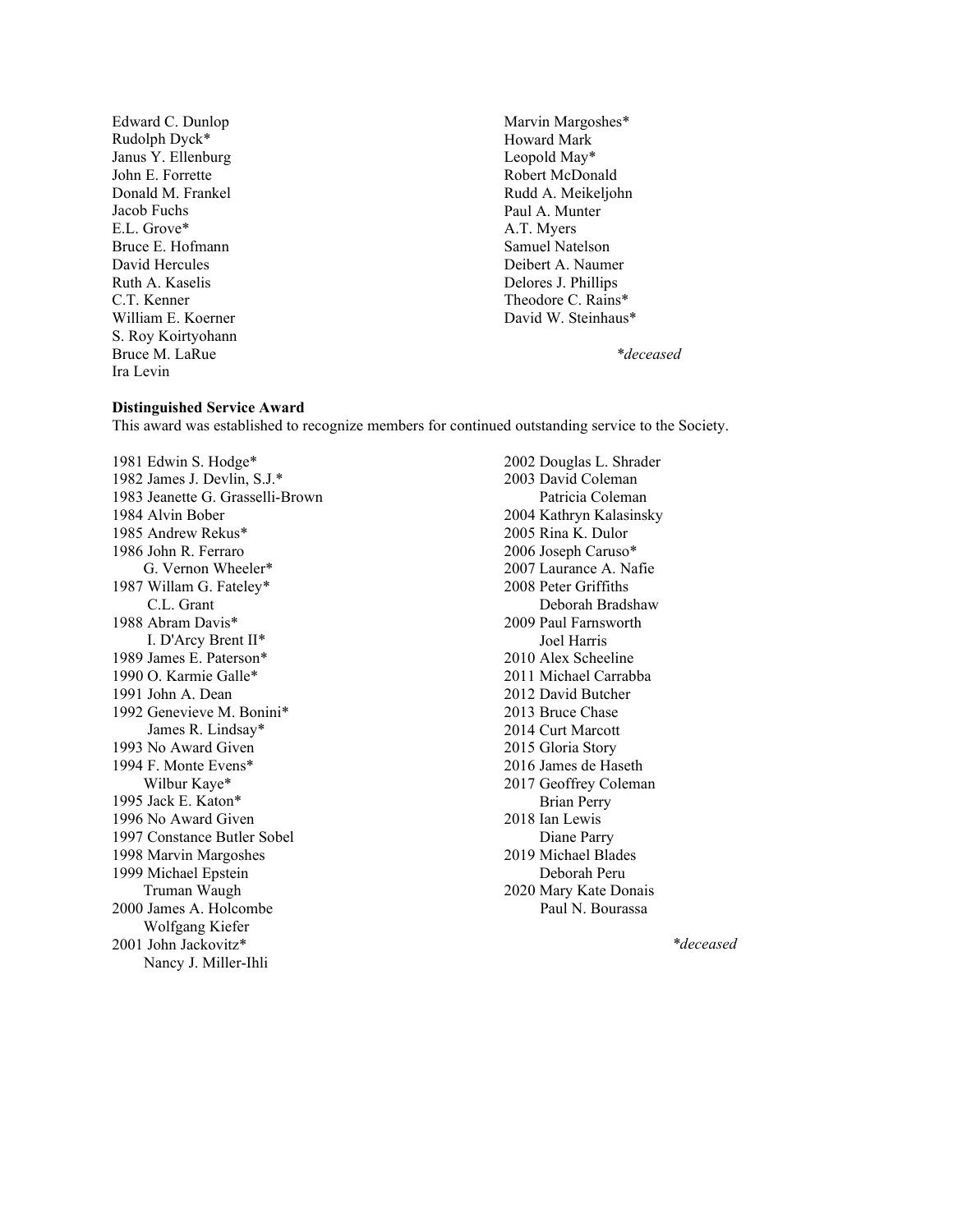## **William J. Poehlman Award**

Named in honor of the first president of the Society and one of its founders, this award is granted annually to the Regional Section whose activities are judged as most outstanding.

1975 Virginia-Carolina 1976 New England 1977 No Award Given 1978 Rocky Mountain 1979 Chicago 1980 Baltimore-Washington 1981 New England 1982 Cincinnati 1983 Milwaukee 1984 Baltimore-Washington 1985 Pittsburgh 1986 Baltimore-Washington 1987 Cincinnati 1988 Ohio Valley 1989 No Award Given 1990 Southern California 1991 Chicago 1992 Houston 1993 Chicago 1994 Chicago 1995 Chicago 1996 Chicago 1997 Chicago 1998 Chicago 1999 Cincinnati 2000 New York 2001 Chicago 2002 New England 2003 Cleveland 2004 Cleveland 2005 Cleveland 2006 Cleveland 2007 New York 2008 Cleveland 2009 Cleveland 2010 New England New York 2011 Cleveland 2012 Cleveland 2012 New York 2013 New York 2014 Pittsburgh 2015 New York 2016 Cleveland 2017 Cleveland 2018 Cleveland 2019 New York 2020 University of Puerto Rico Mayaguez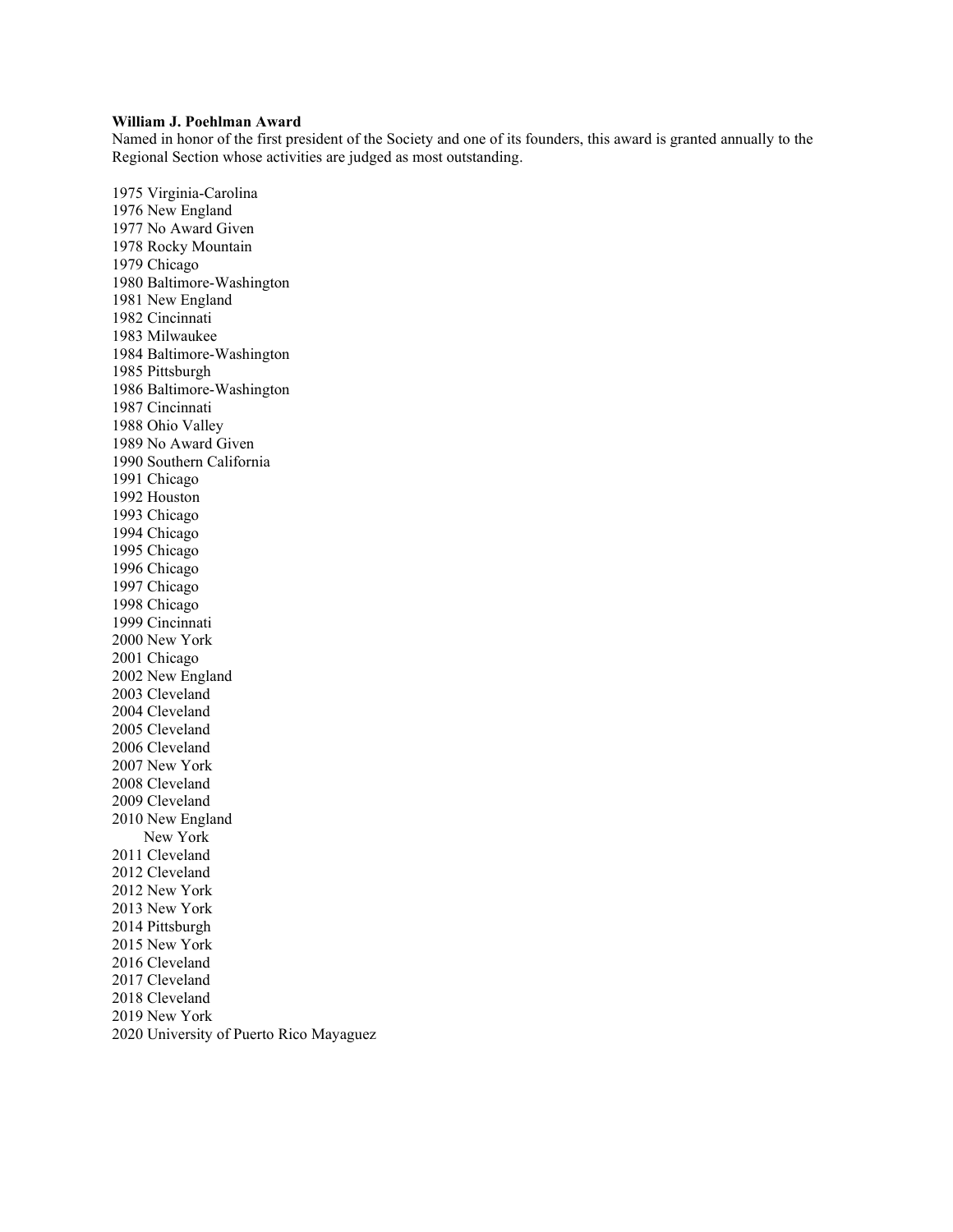### **Journal Award/William F. Meggers Award**

Since 1960, a single article has been selected each year from the Journal for citation as the most outstanding. This award was initiated through courtesy of SPEX Industries, Inc. The award included a cash honorarium. In 1968, the name of the Journal Award was changed in order to commemorate the outstanding spectroscopist William F. Meggers. In 1978, the sponsorship of the Meggers Award was transferred from SPEX Industries to the Spectroscopy Society of Pittsburgh. In 1991, the award was turned over to the Leco Corporation. The following are the recipients of these awards. *Note that the year listed references the year the paper appeared in the journal and not the year the award was given.*

- 1960 W.K. Baer and E.S. Hodge for "The Spectrochemical Analysis of Solutions: A Comparison of Five Techniques."
- 1961 T. Lee for "The Spectrographic Determination of Uranium 235."
- 1962 L.R. Pitwell for "Equations for Working Curves in Emission Spectroscopy."
- 1963 L.R. Leipziger for "Some New Upper Limits of Isotopic Abundance by Mass Spectrometry."
- 1964 W.G. Schrenk and R.W. Johnson for "Mechanisms of Interactions of Alkali and Alkaline Earth Elements in Flame Photometry."
- 1965 J.B. Irenopvich, A.G. MacDearmid, and E.R. Nixon for "Infrared and Raman Spectra of Some Pentamethyldisilanyl Compounds."
- 1966 B.J. Mitchell and N.F. Hooper for "Digital Computer Calculations and Correction of Matrix Effect in X-Ray Spectroscopy."
- 1967 Michael L. Parsons and James D. Winefordner for "Optimization of the Critical Instrumental Parameters for Achieving Maximum Sensitivity and Precision in Flame Spectrometric Methods of Analysis."
- 1968 Harry J. Rose and Frank Cuttitta for "X-Ray Fluorescence Analysis of Individual Rare Earths and Complex Minerals."
- 1969 J.P. Walters for "Historical Advances in Spark Emission Spectroscopy."
- 1970 C.D. Allemand for "Depolarization Ratio Measurement in Raman Spectrometry."
- 1971 C.R. Brundle for "Some Recent Advances in Photoelectron Spectroscopy."
- 1972 M.S. Wang for "Impurity Determination in Group III-V Compounds."
- 1973 V.F. Hanson for "Quantitative Elemental Analysis of Art Objects by Energy-Dispersion X-Ray Fluorescence Spectroscopy."
- 1974 John R. Ferraro and Louis J. Basile for "Spectroscopy at High Pressures: Status Report and Update of Instrumental Techniques."
- 1975 M.L. Parsons, R.J. Lovett, and D.L. Welch for "On the Importance of Spectral Interferences in Atomic Absorption Spectroscopy."
- 1976 Bernard Keisch and Robert C. Callahan for "Sulfur Isotope Ratio in Ultramarine Blue: Application to Art Forgery Detection."
- 1977 Thomas Hirschfeld for a series of brief, but original and illuminating, papers.
- 1978 C.A. Van Dijk, C. Th. J. Alkemade, and P.J. Zeegers for "Pulsed Laser Mode Competition with a Na-Colored Intracavity Flame."
- 1979 John P. Walters and Alexander Scheeline for "Investigation of Bipolar Oscillatory Spark Discharge."
- 1980 John C. Wright for "Double Resonance Excitation in the Condensed Phase: An Alternative to Infrared, Raman, and Fluorescence Spectroscopy."
- 1981 C. Th. J. Alkemade for "Single-Atom Detection."
- 1982 G. Mamantov, A.A. Garrison, and E.L. Wehry for "Analytical Applications of Matrix Isolation Fourier Transform Infrared Spectroscopy."
- 1983 S. B. Smith and G.M. Hieftje for "A New Background Correction Method for Atomic Absorption Spectrometry."

1984 N. Sheppard and J. Erkelens for "Vibrational Spectra Absorbed on Surfaces: Forms of Vibrations and Selection Rules for Regular Arrays of Absorbed Species."

- 1985 E.A. Stubley and G. Horlick for "A Windowed Slew-scanning Fourier Transform Spectrometer for Inductively Coupled Plasma Emission Spectrometry."
- 1986 T. Hirschfield and B. Chase for "FT-Raman Spectroscopy: Development and Justification."
- 1987 David C. Tilotta, Robert D. Freeman, and William G. Fateley for "Hadamard Transform Visible Raman Spectrometry."
- 1988 David Lubman, Ho Ming Pang, and Chung Hang Sin for "Pulsed High-Pressure Liquid Injection of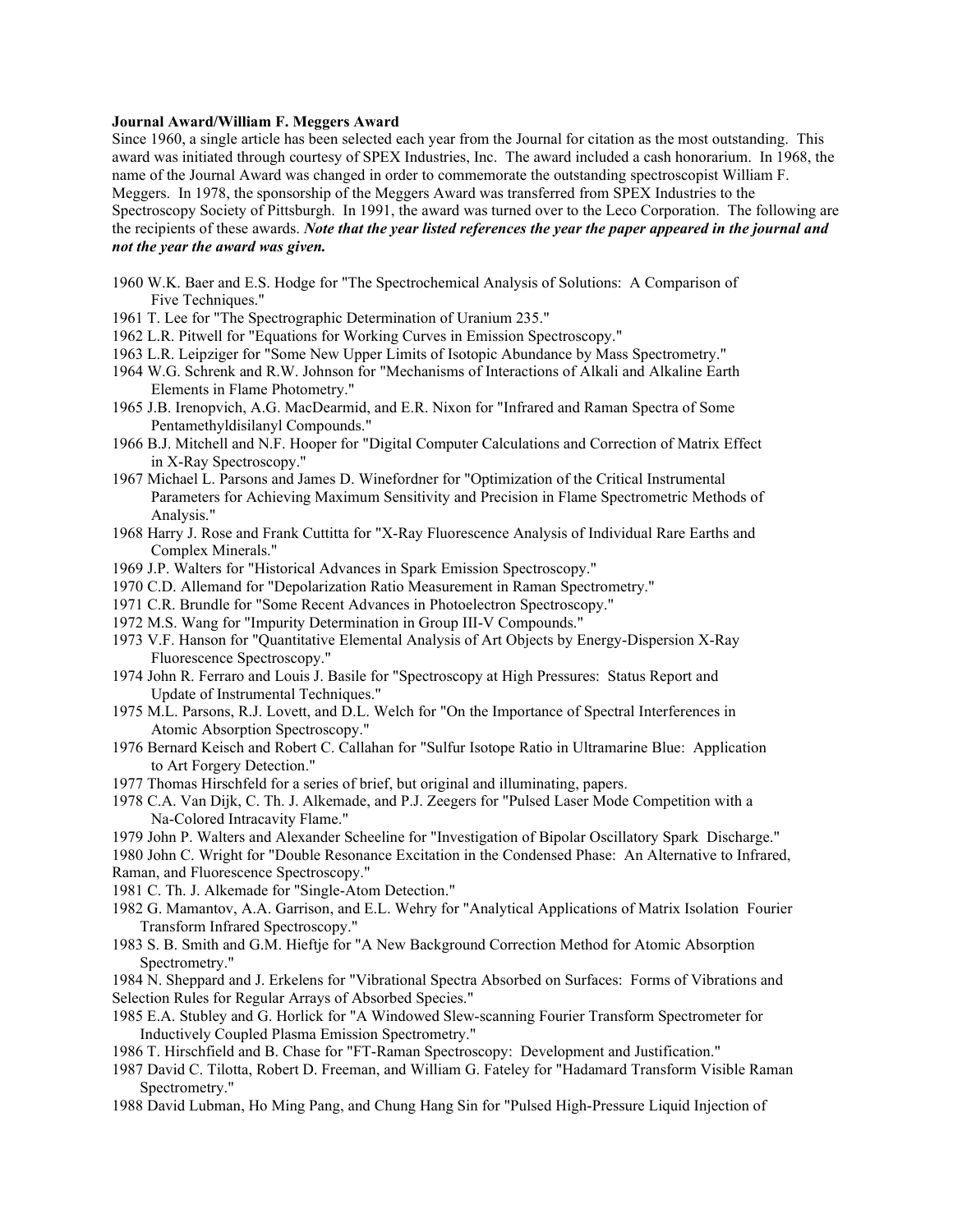Biological Molecules into Supersonic Beam/Mass Spectrometry with Resonant Two-Photon Ionization Detection."

1989 Marek Urban for "A Novel Approach to Photoacoustic FT-IR Spectroscopy: Rheo-Photoacoustic Measurements."

1990 Isao Noda for "Two-Dimensional Infrared (2D IR) Spectroscopy: Theory and Applications."

1991 Alexander Scheeline, Cheryl A. Bye, Duane L. Miller, Steven W. Rynders, and R. Calvin Owen, Jr. for

"Design and Characterization of an Echelle Spectrometer for Fundamental and Applied Emission Spectrochemical Analysis."

1992 P.J. Treado, I.W. Levin, and E.N. Lewis for "Near-Infrared Acousto-optic Filtered Spectroscopic Microscopy: A Solid-State Approach to Chemical Imaging."

1993 J. Lin and C.W. Brown for "Universal Approach for Determination of Physical and Chemical Properties of Water by Near-IR Spectroscopy."

1994 Patrick J. Treado, Ira W. Levin, and E. Neil Lewis for "Indium Antimonide (InSb) Focal Plane Array (FPA) Detection for Near-Infrared Imaging Microscopy."

1995 Steven E. Hobbs and Gary M. Hieftje for "Scintillator-Based Nanosecond Light Sources for Time-Resolved Fluorimetry."

1996 T. Rick Fletcher, Matt Rekow, Dwayne Rogge and David Sammeth for "Vaporization of

Nonvolatile and Matrix-Isolated Molecules Using a Novel Laser Vaporization Technique."

1997 Michel Pézolet and Anne Nabet for "Two-Dimensional FT-IR Spectroscopy: A Powerful Method to Study the Secondary Structure of Proteins Using H-D Exchange."

1998 Katrin Kneipp for "Single-Molecule Detection of a Cyanine Dye in Silver Colloidal Solution Using Near-Infrared Surface-Enhanced Raman Scattering."

1999 Jack L. Koenig, Rohit Bhargava, and Travis Ribar for"Towards Faster FT-IR Imaging by Reducing Noise." 2000 Laurence A. Nafie for "Dual Polarization Modulation: A Real-Time, Spectral-Multiplex Separation ofCircular Dichroism from Linear Birefringence Spectral Intensities"

2001 Neil Everall, Thomas Hahn, Pavel Matousek, Anthony W. Parker, and Michael Towrie for APicosecond Time-Resolved Raman Spectroscopy of Solids: Capabilities and Limitations for Fluorescence Rejection and the Influence of the Diffuse Reflectance.@

2002 Ira Levin, Scott Huffman, and Rohit Bhargava for AGeneralized Implementation of Rapid-Scan Fourier Transform Infrared Spectroscopic Imaging.@

2003 Boris Mizaikoff, Marcus Janotta, and Abraham Katzir for ASol-Gel-Coated Mid-Infrared Fiber-Optic Sensors.@

2004 Hiro-O Hamaguchi and Hirotsugo Hiramatsu for ADevelopment of Infrared Electroabsorption Spectroscopy and Its Application to Molecular Structural Studies.@

2005 Pavel Matousek, Ian Clark, Edward Draper, Michael Morris, Allen Goodship, Neil Everall,

Mike Towrie, William Finney, and Anthony Parker for ASubsurface Probing in Diffusely Scattering Media Using Spatially Offset Raman Spectroscopy.@

2006 Ryan D. Pensack, Bozena B. Michniak, David J. Moore, and Richard Mendelsohn for AInfrared Kinetic/ Structural Studies of Barrier Reformation in Intact Stratum Corneum Following Thermal Perturbation.@

2007 Taka-Aki Ishibashi and Toshiki Maeda AInfrared Kinetic/Structural Studies of Barrier Reformation in Intact Stratum Corneum Following Thermal Perturbation@

2008 Christian Pellerin, Robert Prud=homme, Yongri Liang, and Damien Mauran for "A New Method for the Time-Resolved Analysis of Structure and Orientation: Polarization Modulation Infrared Structural Absorbance Spectroscopy

2009 Patrick Cutler, Paul Gemperline, David Haaland, and Erik Andries for "Methods for Kinetic Modeling of Temporally Resolved Hyperspectral Confocal Fluorescence Images@

and

Patrick Cutler, Paul Gemperline, and David Haaland for ASystematic Method for the Kinetic Modeling of Temporally Resolved Hyperspectral Microscope Images of Fluorescently Labeled

2010 Kent A. Meyer, Kin C. Ng, Zhanjun Gu, ZhengweiI Pan, Robert Shaw, and William B. Whitten for "Combined pertureless Near-Field Optical Second-Harmonic Generation/Atomic Force Microscopy Imaging and Nanoscale Limit of Detection@

2011 S. Michael Angel, Nathaniel R. Gomer, Christopher M. Gordon, Paul Lucey, Shiv K. Sharma, and J. Chance Carter for ARaman Spectroscopy Using a Spatial Heterodyne Spectrometer: Proof of Concept@

2012 Paul Pudney, Eleanor Bonnist, Peter Caspers, Jean-Philippe Gorce, Chris Marriot, Gerwin Puppels, Scott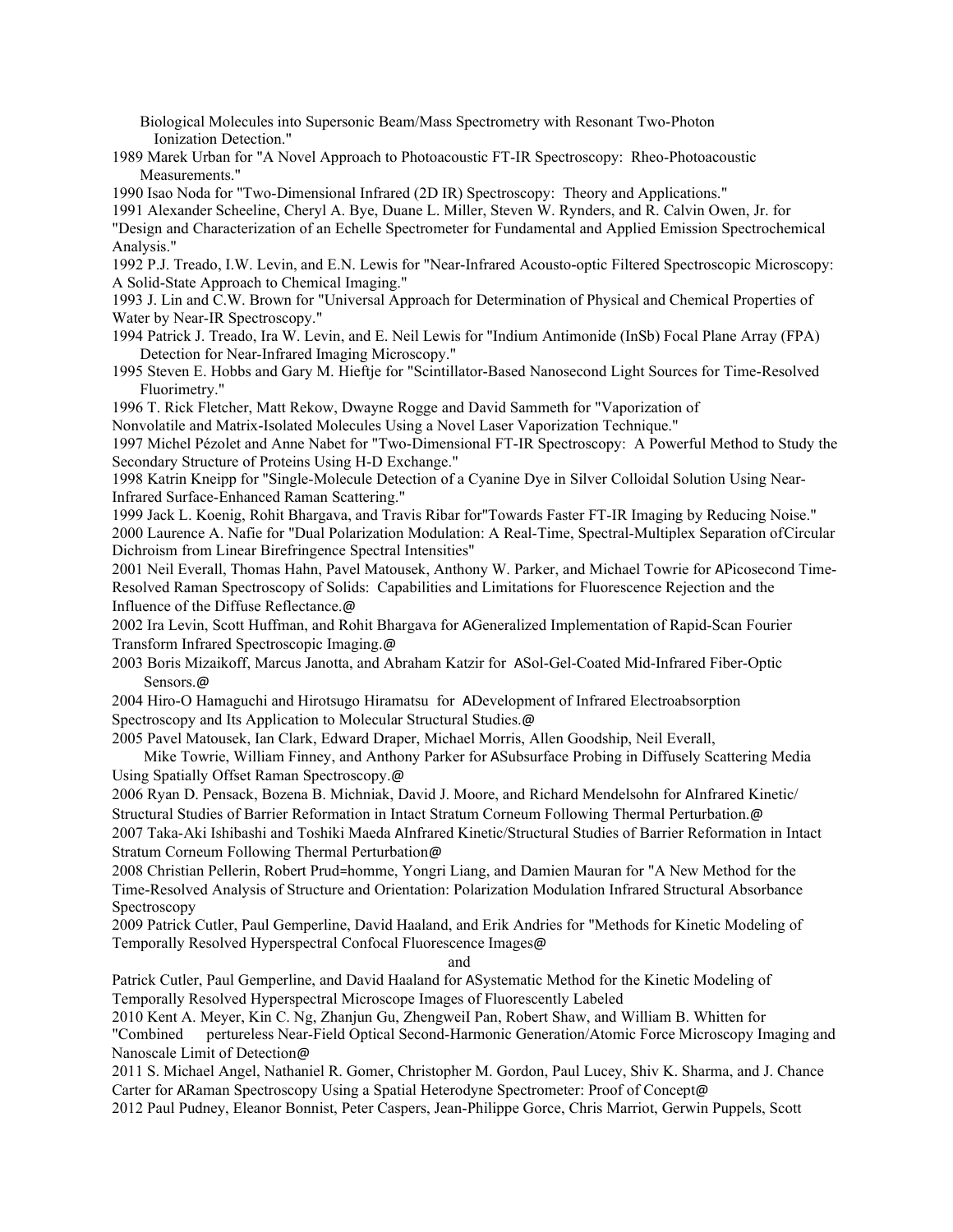Singleton, and Martin van der Wolf for AA New in Vivo Raman Probe for Enhanced Applicability to the Body

2013 Rohit Bhargava, Rohith Reddy, Michael Walsh, Matthew Schulmerich, and P. Scott Carney for AHigh-Definition Spectroscopic Imaging

2014 Eric Brauns for "Mid-Infrared Diffuse Reflection on Ultrafast Time Scales"

2015 J.A. Calladine, R. Horvath, A.J. Davies, A. Wriglesworth, X.-Z. Sun, M.W. George. AProbing Organometallic Reactions by Time-Resolved Infrared Spectroscopy in Solution and in the Solid State Using Quantum Cascade Lasers

2016 Naoto Nagai, Yuta Kijima, and Makoto Okawara for "Infrared Response of Sub-Micron-Scale Structures of Polyoxymethylene: Surface Polaritons in Polymers Applied Spectroscopy"

2017 S. M. Angel, P.D. Barnett, N. Lamsal, K. C. Paul, and K. A. Strange for five related papers on the topic of spatial Heterodyne Spectroscopy applied for Raman and Laser Induced Breakdown Spectroscopy. These include P.D. Barnett, N. Lamsal, and S. M. Angel, "Standoff Laser-Induced Breakdown Spectroscopy (LIBS) Using a Miniature Wide Field of View Spatial Heterodyne Spectrometer with Sub-Microsteradian Collection Optics" and P.D. Barnett and S. M. Angel, "Miniature Spatial Heterodyne Raman Spectrometer with a Cell Phone Camera Detector" and K. A. Strange, K. C. Paul, and S. M. Angel, "Transmission Raman Measurements Using a Spatial Heterodyne Raman Spectrometer (SHRS)" and P.D. Barnett, K. A. Strange, and S. M. Angel, "Improving Spectral Results Using Row-by-Row Fourier Transform of Spatial Heterodyne Raman Spectrometer Interferogram" and N. Lamsal and S. M. Angel, "Performance Assessment of a Plate Beam Splitter for Deep-Ultraviolet Raman Measurements with a Spatial Heterodyne Raman Spectrometer"

2018 Timothy J. Johnson, Tanya L. Myers, Russell G. Tonkyn, Tyler O. Danby, Matthew S. Taubman, Bruce E. Bernacki, Jerome C. Birnbaum, Steven W. Sharpe for "Accurate Measurement of the Optical Constants n and k for a Series of 57 Inorganic and Organic Liquids for Optical Modeling and Detection"

2019 Pavel Matousek, Kay Sowoidnich, Michael Towrie, Martin Maiwald, and Bernd Sumpf for "Shifted Excitation Raman Difference Spectroscopy with Charge-Shifting Charge-Coupled Device (CCD) Lock-In Detection"

### **Ellis R. Lippincott Award**

The Ellis R. Lippincott Award is given annually to a worthy recipient in vibrational spectroscopy. The award is sponsored jointly by the Society for Applied Spectroscopy, the Coblentz Society, and the Optical Society of America. An engraved medal is presented to each year's award recipient.

1976 Richard Lord (SAS) 1977 Lionel J. Bellamy (Coblentz) 1978 Bryce L. Crawford (OSA) 1979 E. Bright Wilson (SAS) 1980 George C. Pimentel (Coblentz) 1981 Ian M. Mills (OSA) 1982 Michael Delhays (SAS) 1983 John Overend (Coblentz) 1984 Jon Hougen (OSA) 1985 Ira W. Levin (SAS) 1986 Wolfgang Kaiser (Coblentz) 1987 C. Bradley Moore (OSA) 1988 Andreas Albrecht (SAS) 1989 Marilyn Jacox (Coblentz) 1990 Robert W. Field (OSA) 1991 No Award Given 1992 Richard Saykally (SAS) 1993 John Rabolt (Coblentz) 1994 Herbert L. Strauss (OSA) 1995 Giocinto Scoles (SAS) 1996 Giuseppe Zerbi (Coblentz) 1997 Robin Hochstrasser (OSA) 1998 Takeshi Oka (SAS) 1999 Mitsuo Tasumi (Coblentz)

2000 Donald Levy (OSA) 2001 Lester Andrews (SAS) 2002 Sanford A. Asher (Coblentz) 2003 Shaul Mukamel (OSA) 2004 Richard A. Mathies (SAS) 2005 Jaan Laane (Coblentz) 2006 Hai-Lung Dai (OSA) 2007 Jonathan Tennyson (SAS) 2008 Richard Palmer Van Duyne (Coblentz) 2009 Michael D. Fayer (OSA) 2010 Martin Moskovits (SAS) 2011 Isao Noda (Coblentz) 2012 Keith Nelson (OSA) 2013 Xiaoliang Sunney Xie (SAS) 2014 Andrei Tokmakoff (Coblentz) 2015 Dana D. Dlott (OSA) 2016 Thomas Elsaesser (SAS) 2017 Roberto D. Merlin (Coblentz) 2018 Peter Hamm (OSA) 2019 Ji-Xin Cheng (SAS) 2020 Volker Deckert (Coblentz)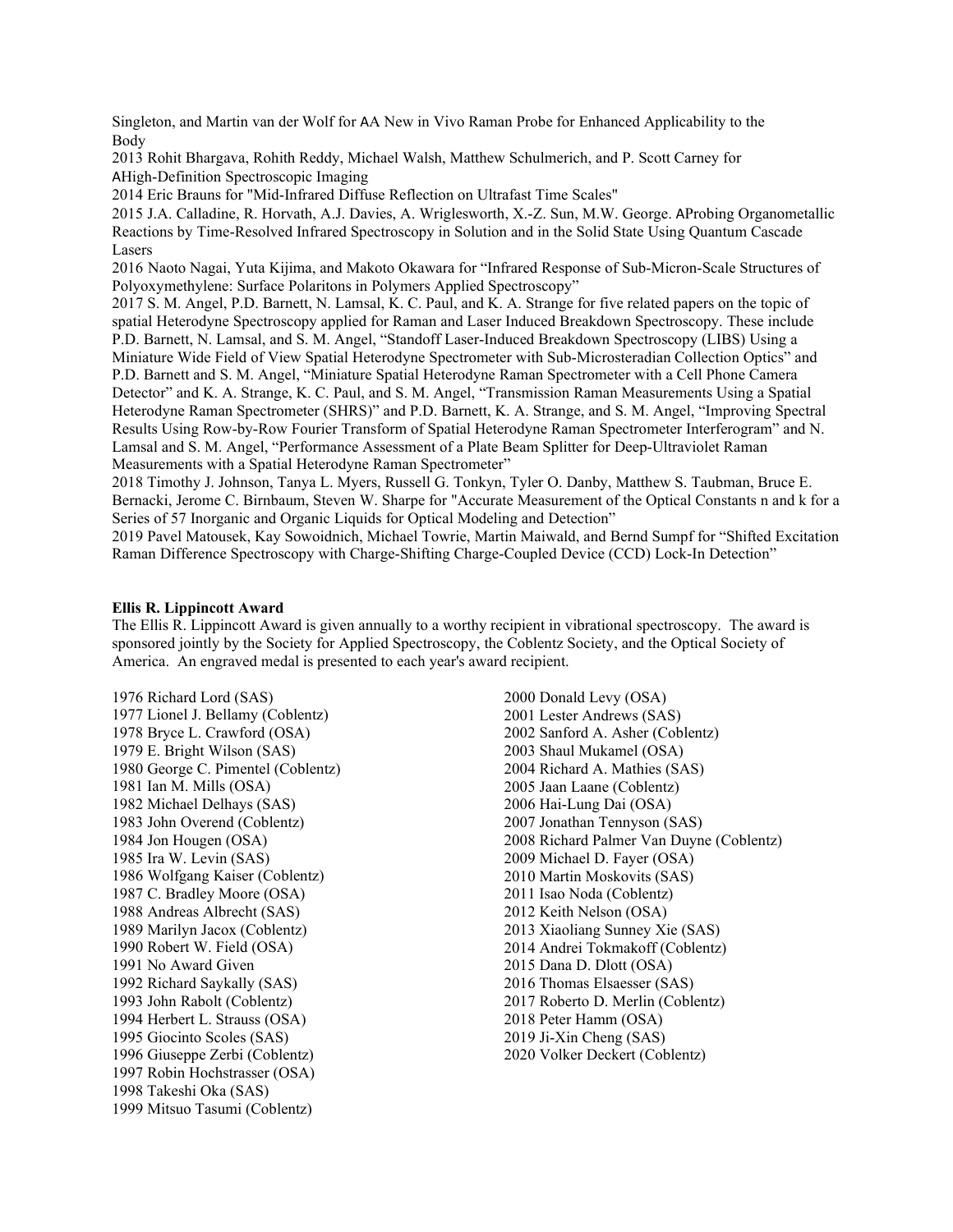# **Barbara Stull Graduate Student Award**

This award is presented annually to an outstanding student in the field of spectroscopy. It was renamed the McPherson Student Award in 1990 and the Graduate Student Award in 1993. In 2009, the award was renamed the Barbara Stull Graduate Student Award in posthumous honor of her longtime service to the Society office.

1977 Harvey S. Gold 1978 Gregory Johnson 1979 William J. Ray 1980 Katherine M. Stika 1981 Kevin J. Mulligan 1982 Robert Weinberger 1983 Thomas A. Anderson 1984 Stephen Scypinski 1985 Greg Verdine 1986 Shi-Kit Chan 1987 Bryant R. LaFreniere 1988 Jonathan V. Sweedler 1989 Willliam T. Weisler 1990 Robert Lingle, Jr. 1991 Eric Munson 1992 Cheryl A. Bye 1993 Christopher J. Frank 1994 Wade R. Thompson 1995 Whe-Yi Chiang 1996 Jeffery Kinzer 1997 Paul Edmiston 1998 Stone Donghui Shi 1999 Gary A. Baker 2000 Christopher D. Zangmeister 2001 Christine Hughey 2002 Jan Kubelka 2003 Dev Chidambaram 2004 Juris Meija 2005 Kaveh Jorabchi 2006 George Chan and Philipp Kukura 2007 Gary Dobbs 2008 Sean Burrows and Christina Young 2009 Larissa Fenn and Arindam Gangulyy 2010 Karolin Kroening and Olivier Bolduc 2011 Rui Liiu and Rohith Reddy 2012 Ruchira Chatterjee and Nathaniel Gomer 2013 Marie Richard-Lacroix and Andrew Schwartz 2014 Erin Boyle and Elise Dennis 2015 Jay Kitt 2016 Mustafa Unal 2017 David Bryce 2018 Felix Lussier and Marcie Wiggins 2018 Santosh Paidi and Saumya Tiwari 2020 Ewelina Mistek-Morabito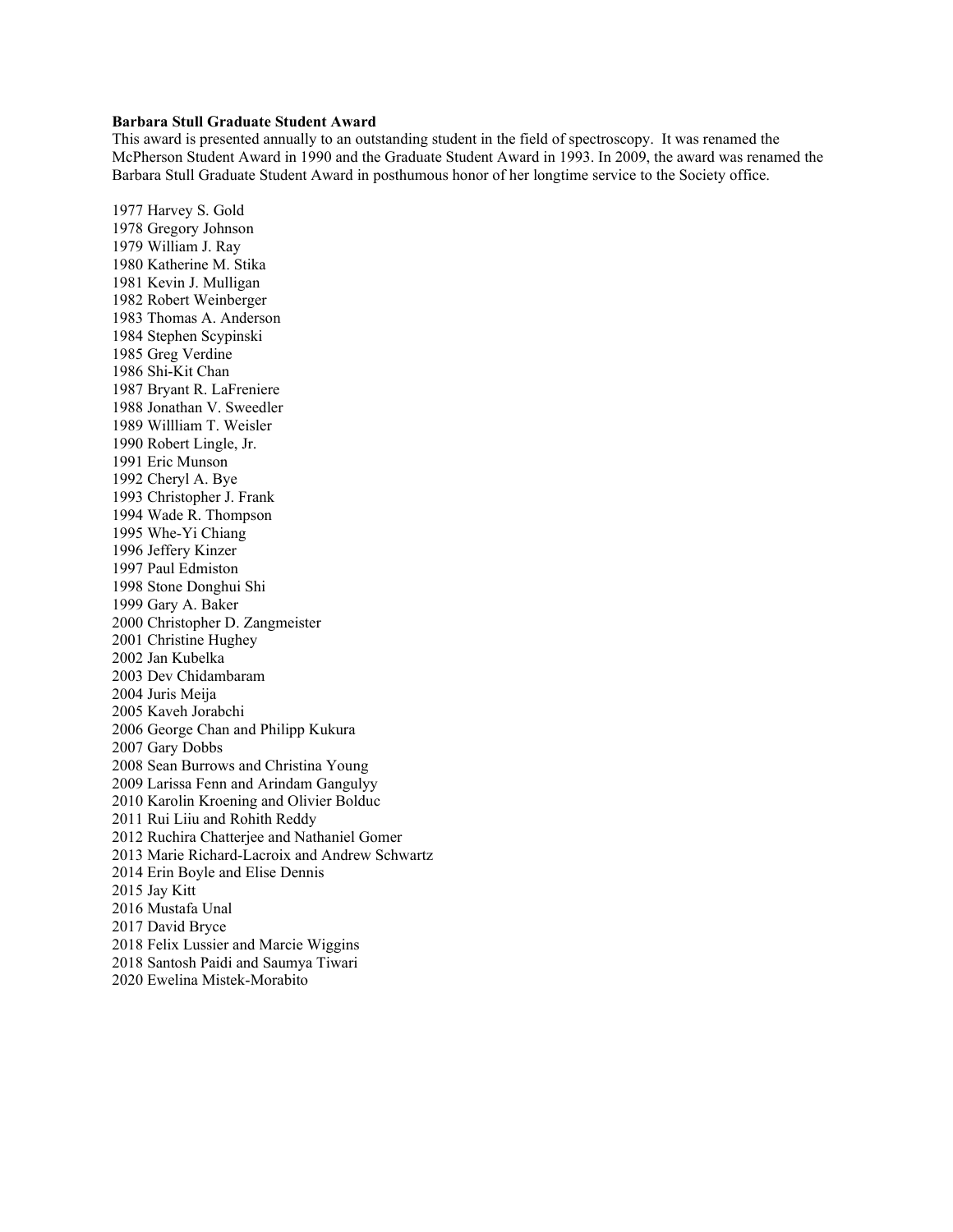### **Lester W. Strock Award**

The Lester W. Strock Award is given by the New England Section in recognition of a selected publication of substantive research in/or application of analytical atomic spectrochemistry in the fields of earth science, life sciences, or stellar and cosmic sciences.

1980 John P. Walters 1981 David M. Hercules 1982 Charles Wilkins 1983 M. Barber, R.S. Bardoli, R. D. Sedgwick, A.N. Tyler 1984 Gary M. Hieftje, Stanley B. Smith, Jr. 1985 C.R. Blakley, M.L. Vestal 1986 Robert S. Houk, Velmer A. Fassell, Gerald D. Flesch, Harry J. Svec, Alan L. Gray, and Charles E. Taylor 1987 Richard Sacks, J.M. Goldberg, R.J. Collins, S.Y. Suh 1988 Thomas C. O'Haver 1989 Gary Horlick, Martha A. Vaughn, S.H. Tan 1990 Edward S. Yeung 1991 M. Bonner Denton 1992 G. Hieftje 1993 Willard W. Harrison 1994 Richard F. Browner, Guangxuan Zhu 1995 Michael D. Morris 1996 Richard A. Keller 1997 Therese M. Cotton 1998 Sandford Asher

1999 D. Bruce Chase 2000 Max Diem John Olesik 2002 Julian Tyson 2003 Ramon Barnes 2004 James D. Winefordner 2005 Richard Russo 2006 Paul Farnsworth 2007 Detlef Güünther 2008 Annemie Bogaerts 2009 Nicolo Omenetto 2010 Kay Niemax 2011 David Hahn 2012 Ralph Sturgeon 2013 Richard Russo 2014 Stephen Ray 2015 R. Kenneth Marcus 2016 R. Arvidson 2017 Frank Vanhaeke 2018 Javier Laserna 2019 S. Michael Angel 2020 Heidi Goenaga-Infante

## **SAS/NASLIBS Award**

This award is given to the author(s) of the outstanding LIBS paper appearing in Applied Spectroscopy. It is awarded at the Society for Applied Spectroscopy award ceremony held at the fall meeting following the calendar year of publication and shall consist of a plaque. This award is selected by a committee and no outside nominations are accepted.

2018 Patrick D. Barnett, Nirmal Lamsal, S. Michael Angel for "Standoff Laser-Induced Breakdown Spectroscopy (LIBS) Using a Miniature Wide Field of View Spatial Heterodyne Spectrometer with Sub-Microsteradian Collection Optics" Applied Spectroscopy, Vol. 71, 4

2019 Ammon Williams, Supathorn Phongikaroon for "Laser-Induced Breakdown Spectroscopy (LIBS) Measurement of Uranium in Molten Salt" *Applied Spectroscopy*, Vol. 72, 7

2020 Anupam K. Misra, Tayro E. Acosta-Maeda, John N. Porter, Genesis Berlanga, Dalton Muchow, Shiv K. Sharma, and Brian Chee for "A Two Components Approach for Long Range Remote Raman and Laser-Induced Breakdown (LIBS) Spectroscopy Using Low Laser Pulse Energy" *Applied Spectroscopy*, Vol. 73, 3

# **SAS Atomic Technical Section Atomic Student Award**

This award will be given to up to 4 students (undergraduate or graduate) who are SAS members and who have excelled in the area of Atomic Spectroscopy.

2019 Carlos Abad, Joseph Lesniewski, Htoo Paing, Ingo Strenge

2020 Asaf Harel, Marcel Macke, Anika Retzmann, Kelsey Williams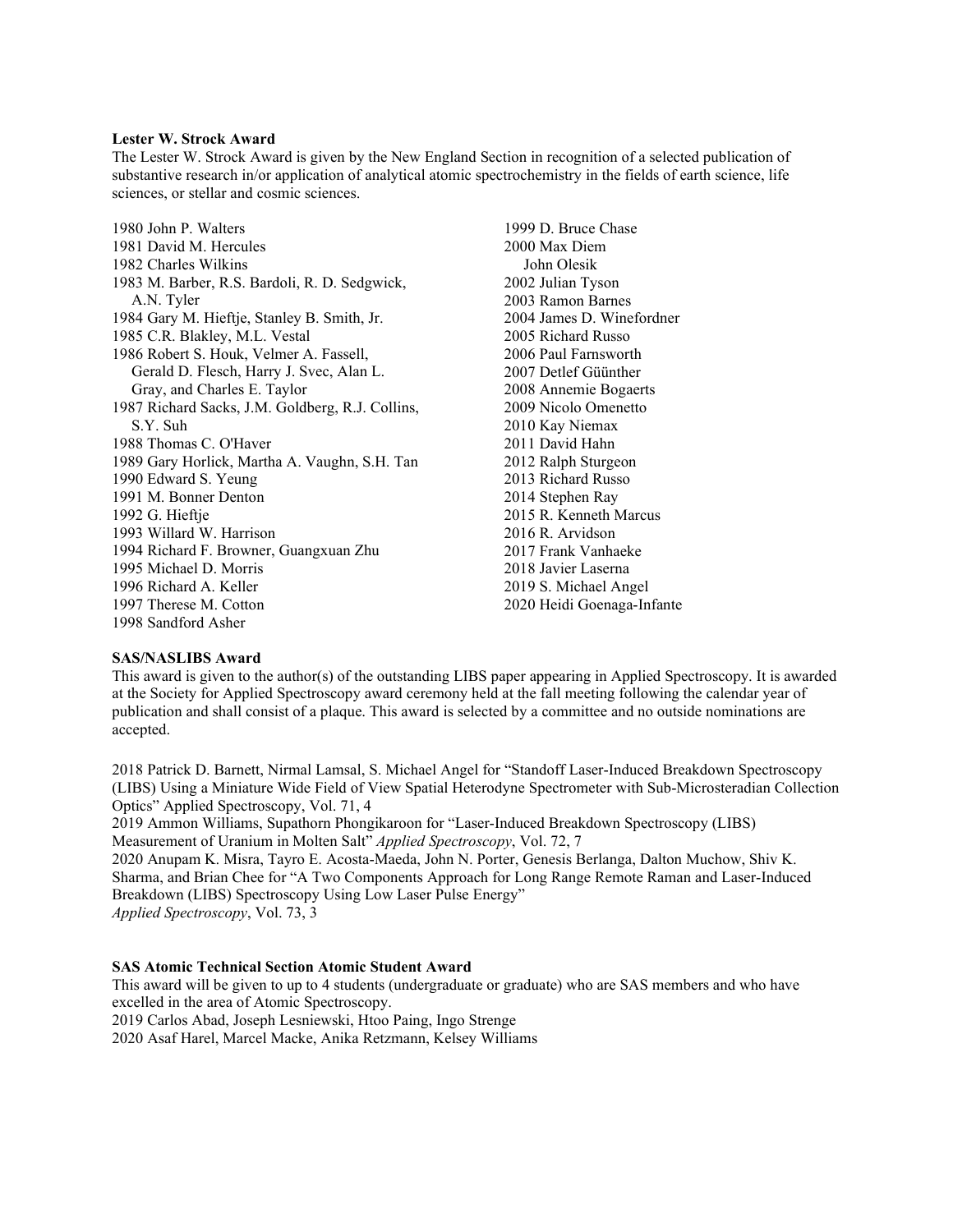### **Fellows Award**

This award is established to recognize individual members for their outstanding service to the field of spectroscopy. Fellows must continue to be members in good standing of the Society in order to maintain Fellow status. All Honorary Members of the Society shall be granted Fellowship automatically.

Fran Adar Michael Angel Mark A. Arnold Ricardo Aroca Sanford A. Asher Colin Bain Katherine Bakeev Matthew Baker Ramon M. Barnes Franklin E. (Woody) Barton John E. Bertie Rohit Bhargava Michael W. Blades Paul Bohn Karl Booksh Paul N. Bourassa Deborah K. Bradshaw Frank V. Bright Jose A. Broekaert David J. Butcher Mike Carrabba J. Chance Carter Joe Caruso\* John M. Chalmers D. Bruce Chase Bryce L. Crawford, Jr.\* David Cremers Richard Crocombe Stanley R. Crouch James A. de Haseth Volker Deckert M. Bonner Denton Max Diem Richard Dluhy Mary Kate Donais Rina Dukor Cecil R. Dybowski Neil J. Everall Paul Farnsworth Karen Faulds John R. Ferraro\* Joseph Gardella Robin L. Garrell

Michael W. George Roy Goodacre Kathleen M. Gough Duncan Graham Jeanette G. Grasselli-Brown Peter R. Griffiths Detlef Günther David Haaland David Hahn Peter Harrington Joel M. Harris Takeshi Hasegawa D. Christian Hassell David M. Hercules Gary M. Hieftje James A. Holcombe Robert S. Houk Christian Huck John Jackovitz\* Young Mee Jung Kathy Kalasinsky Sergei Kazarian Tim Keiderling Linda KidderYarlott Wolfgang Kiefer Jack L. Koenig S. Roy Koirtyohann J. Laane Barry Lavine Igor Lednev Bernhard Lendl Ira W. Levin E. Neil Lewis Ian R. Lewis Fred E. Lytle Curtis Marcott R. Kenneth Marcus Marvin Margoshes\* Alan G. Marshall Pavel Matousek Linda McGown David McCurdy Foil A. Miller\*